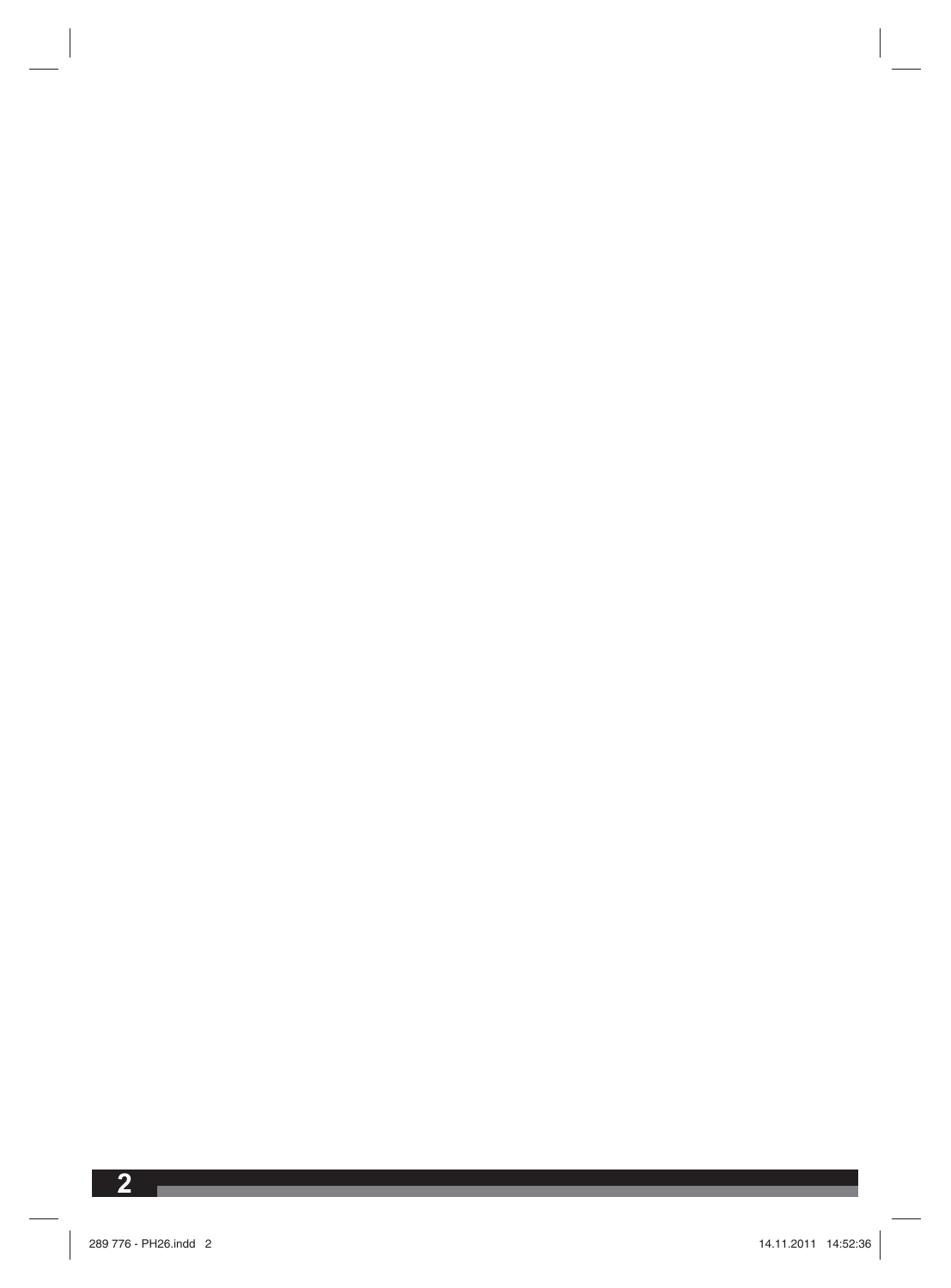| Technical Data. Safety Instructions, Specified Conditions of Use.<br>EC-Declaration of Conformity, Mains connection, Maintenance, Symbols | Please read and save<br>these instructions! | <b>ENGLISH</b> |  |
|-------------------------------------------------------------------------------------------------------------------------------------------|---------------------------------------------|----------------|--|

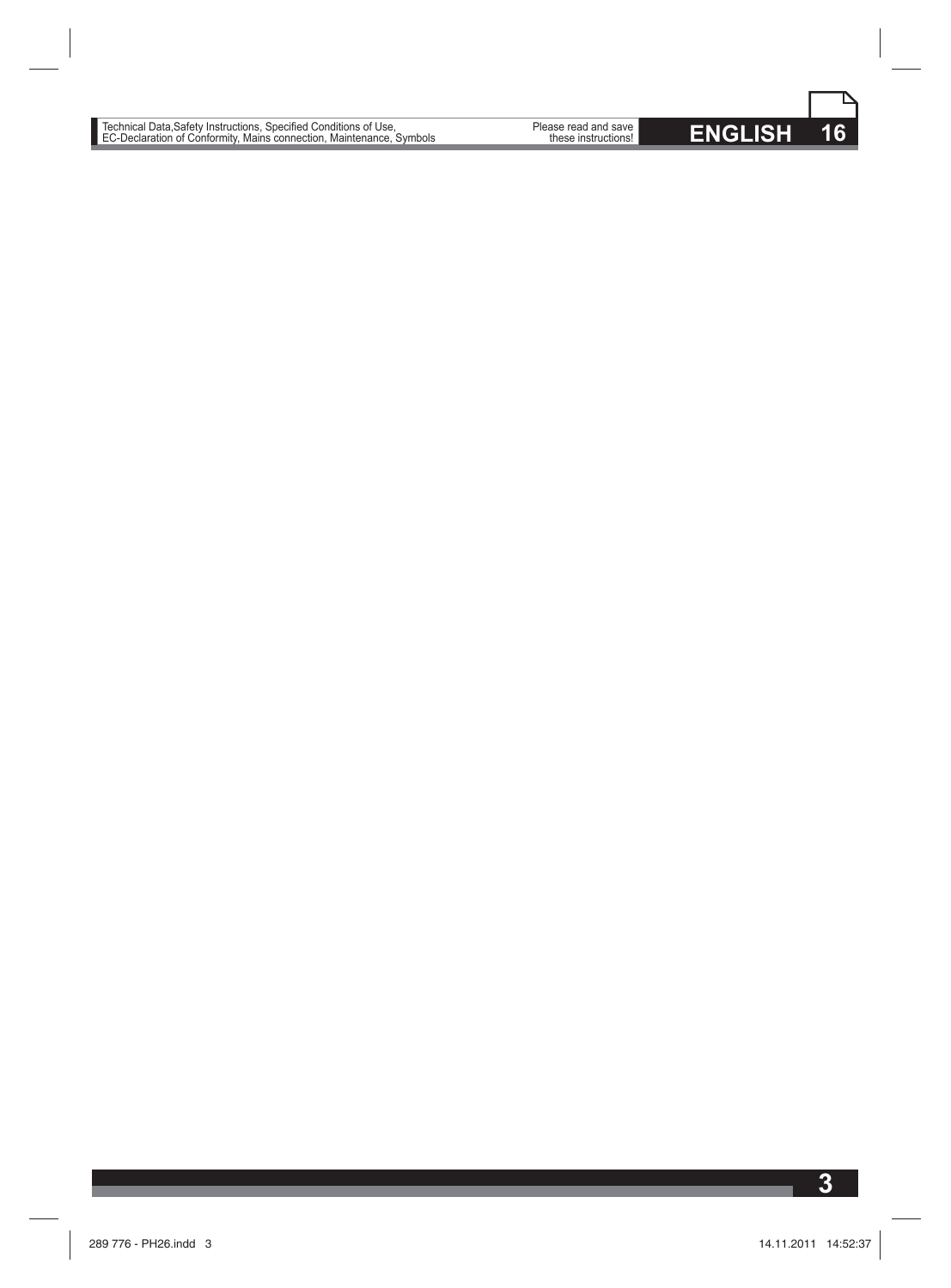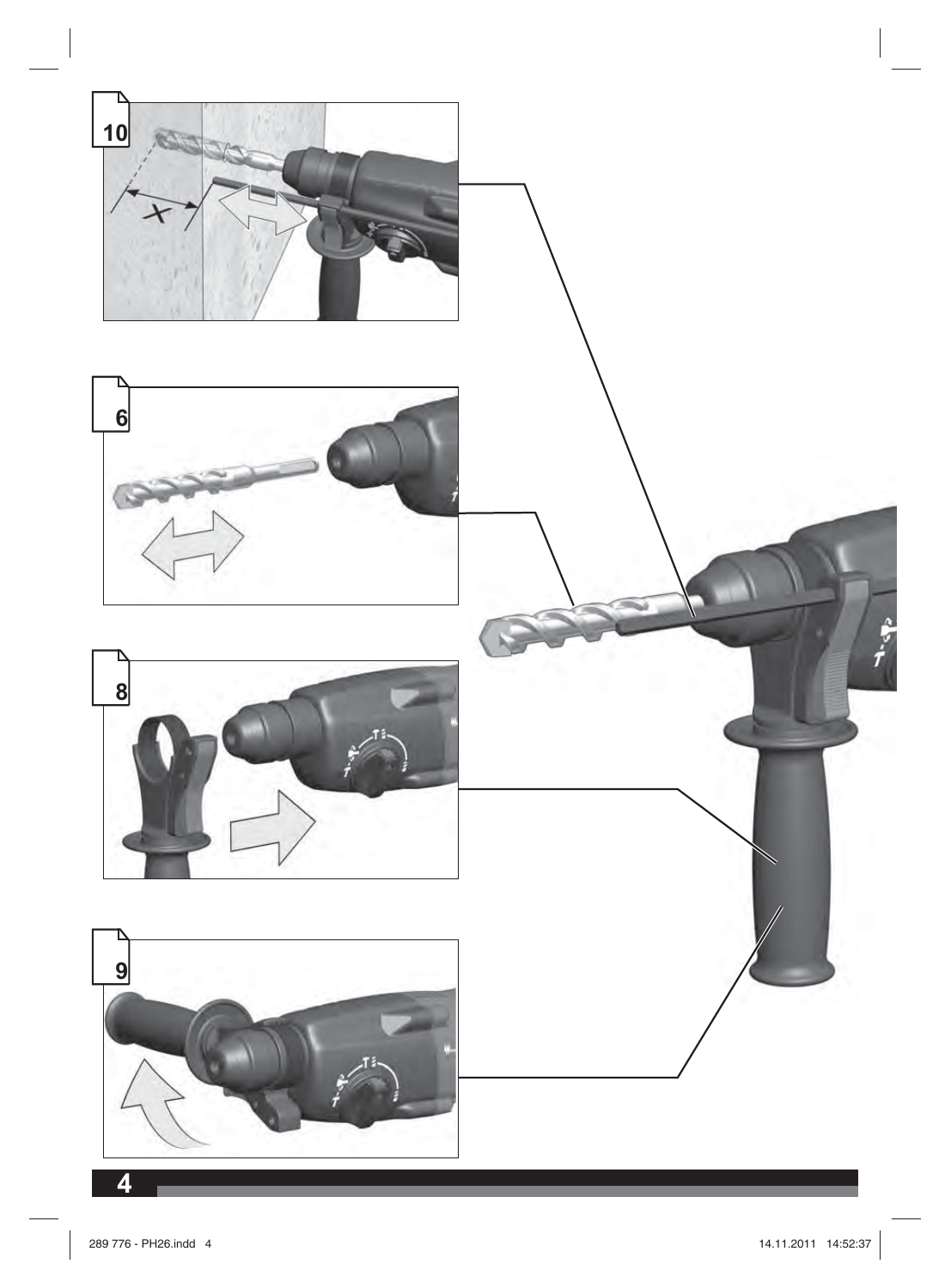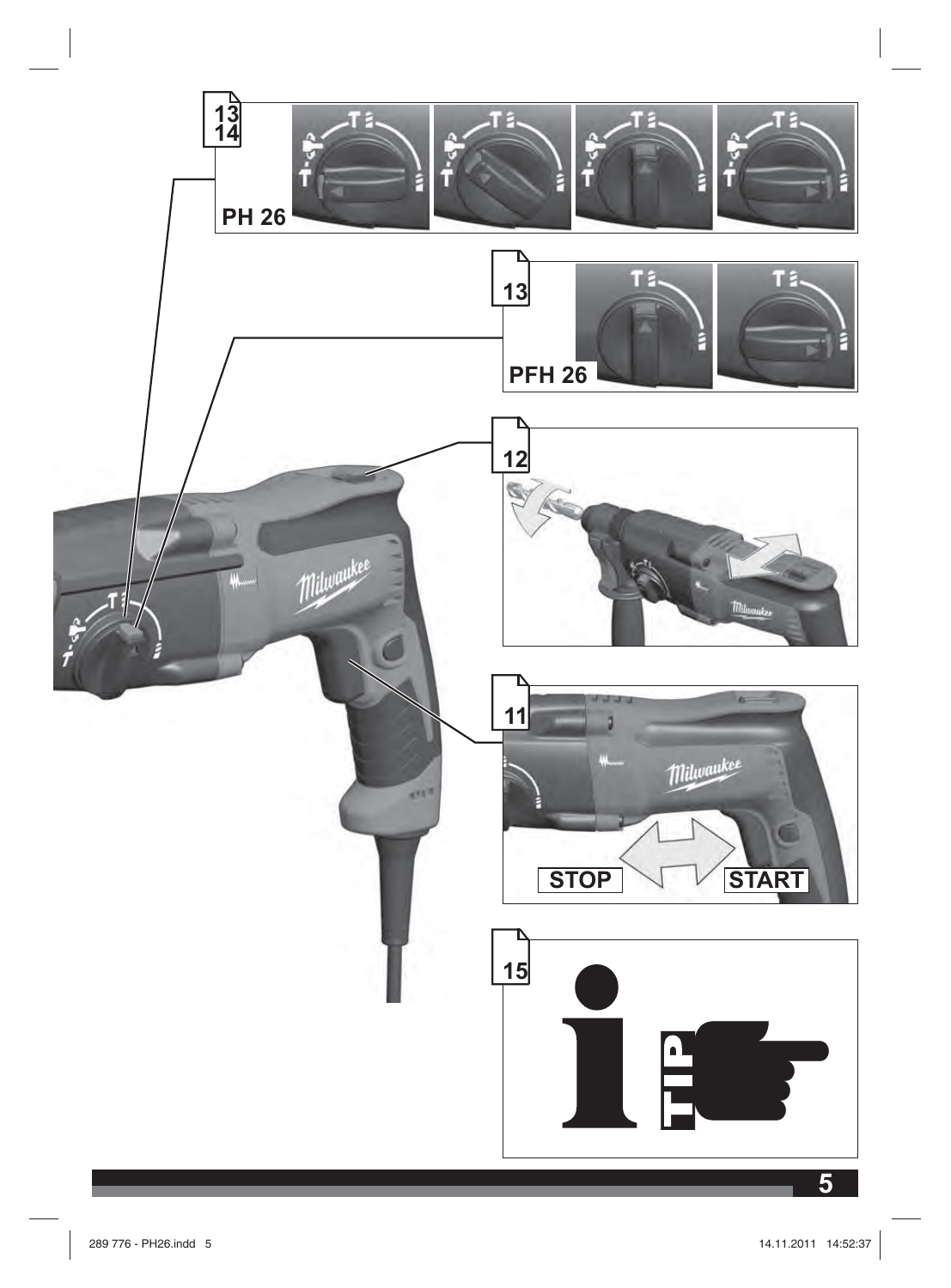



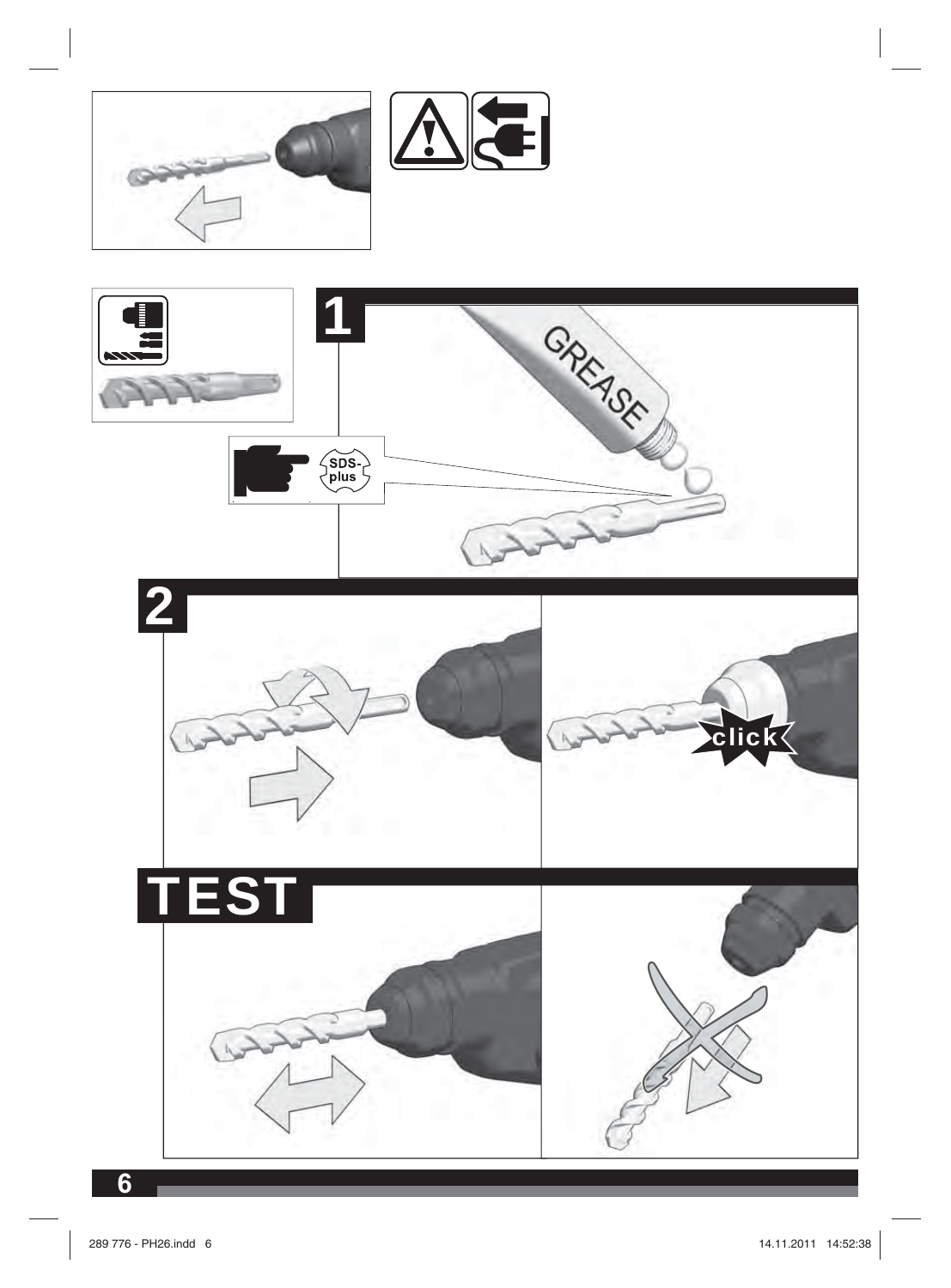



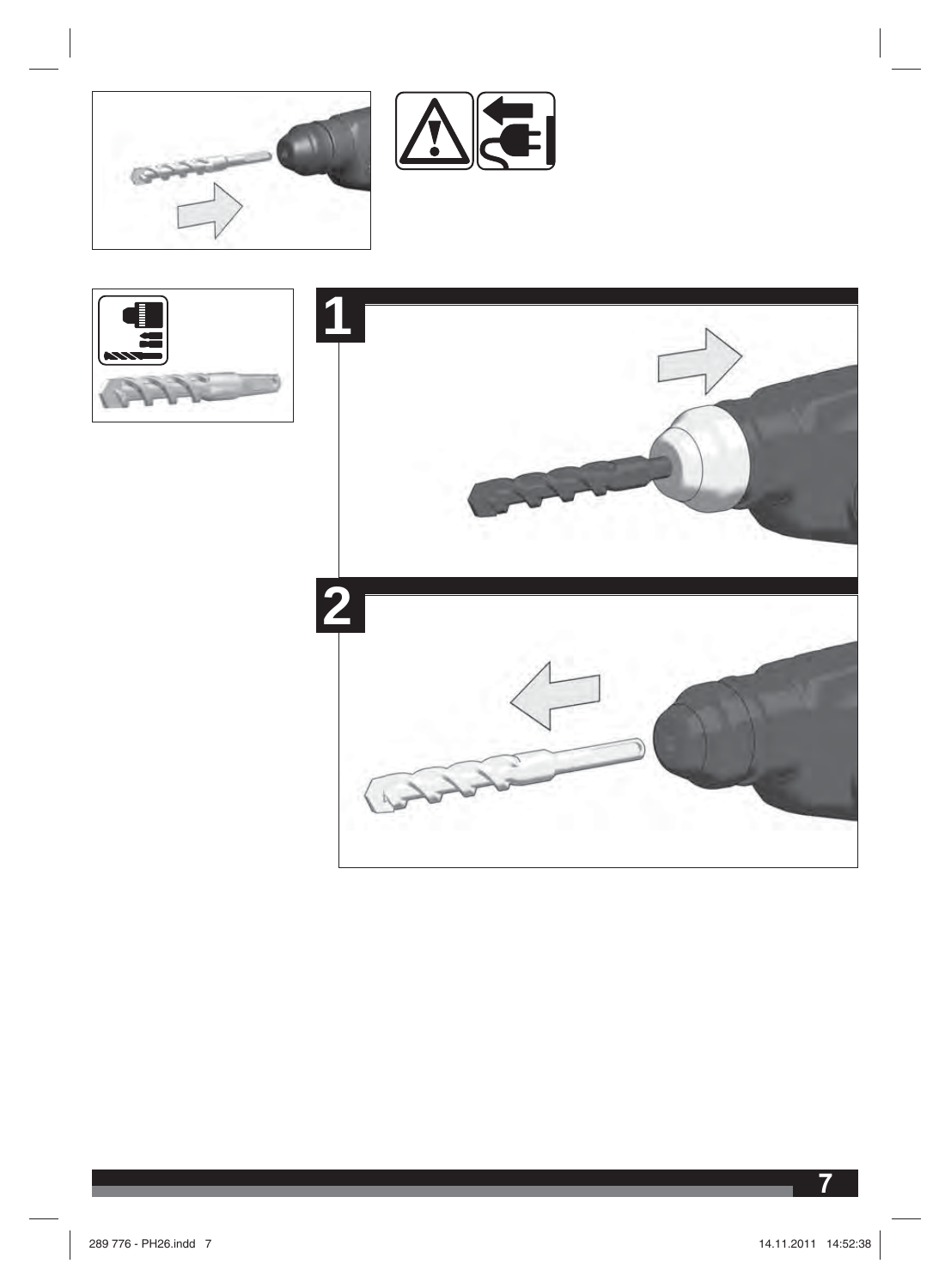



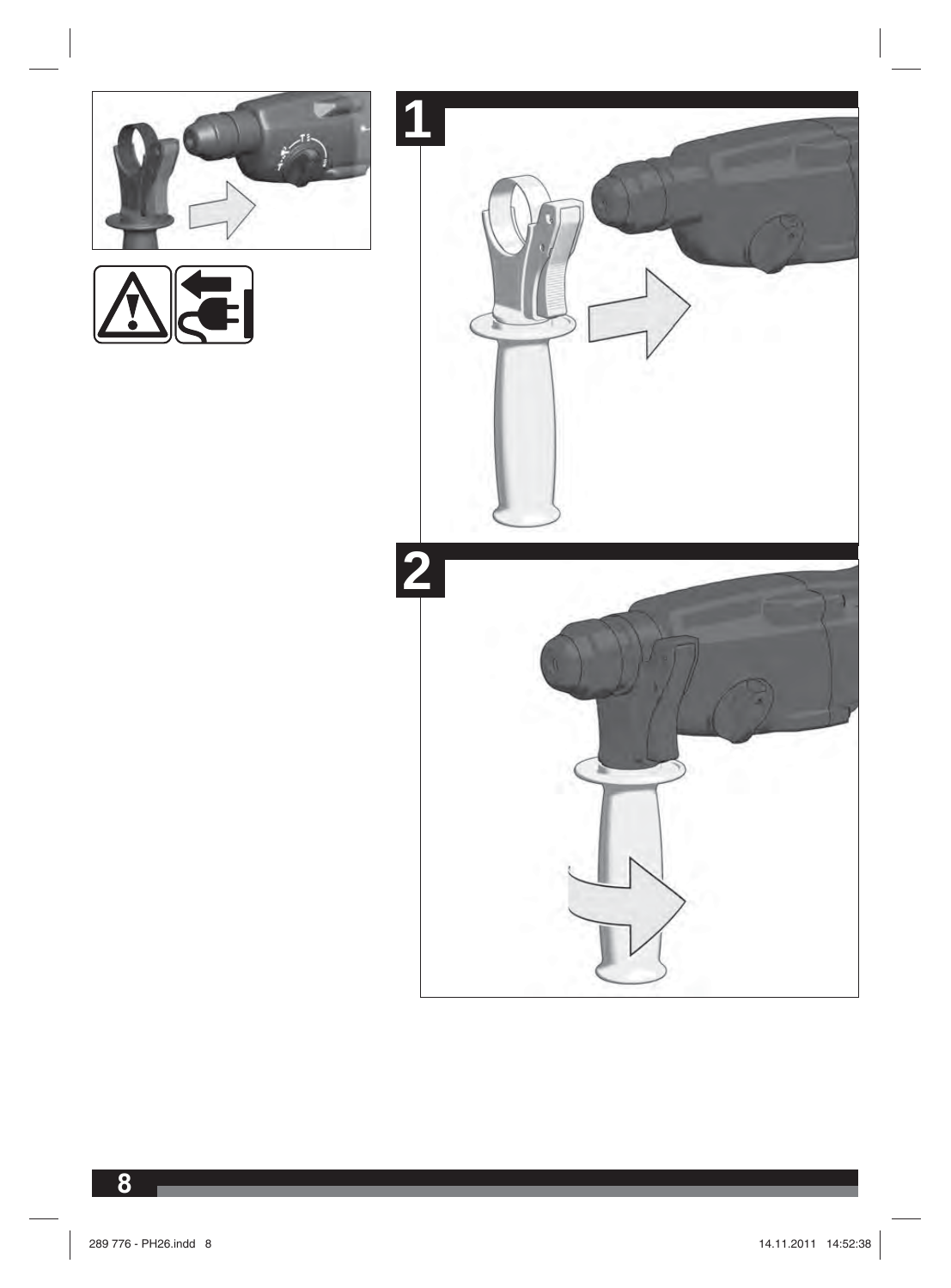



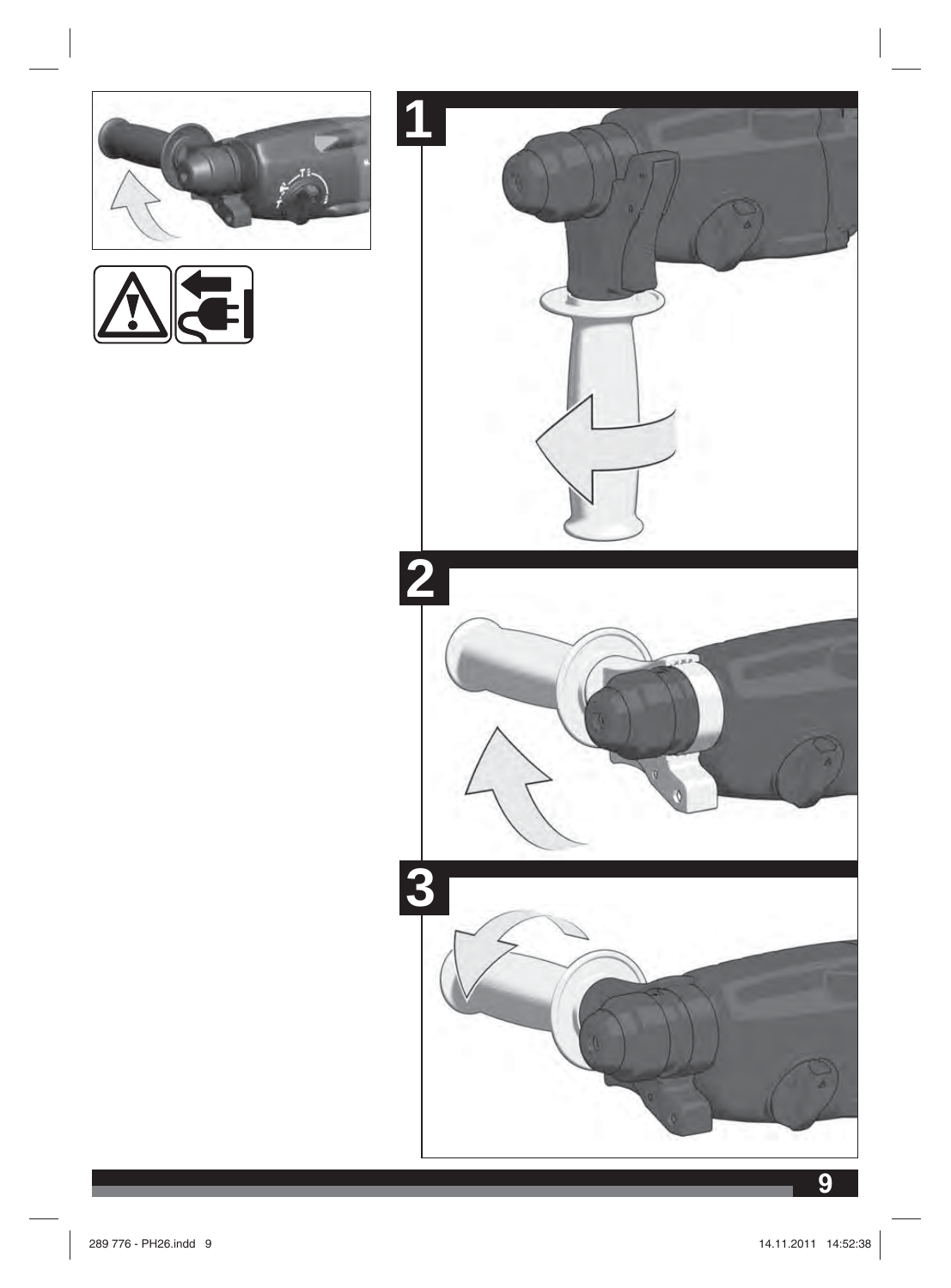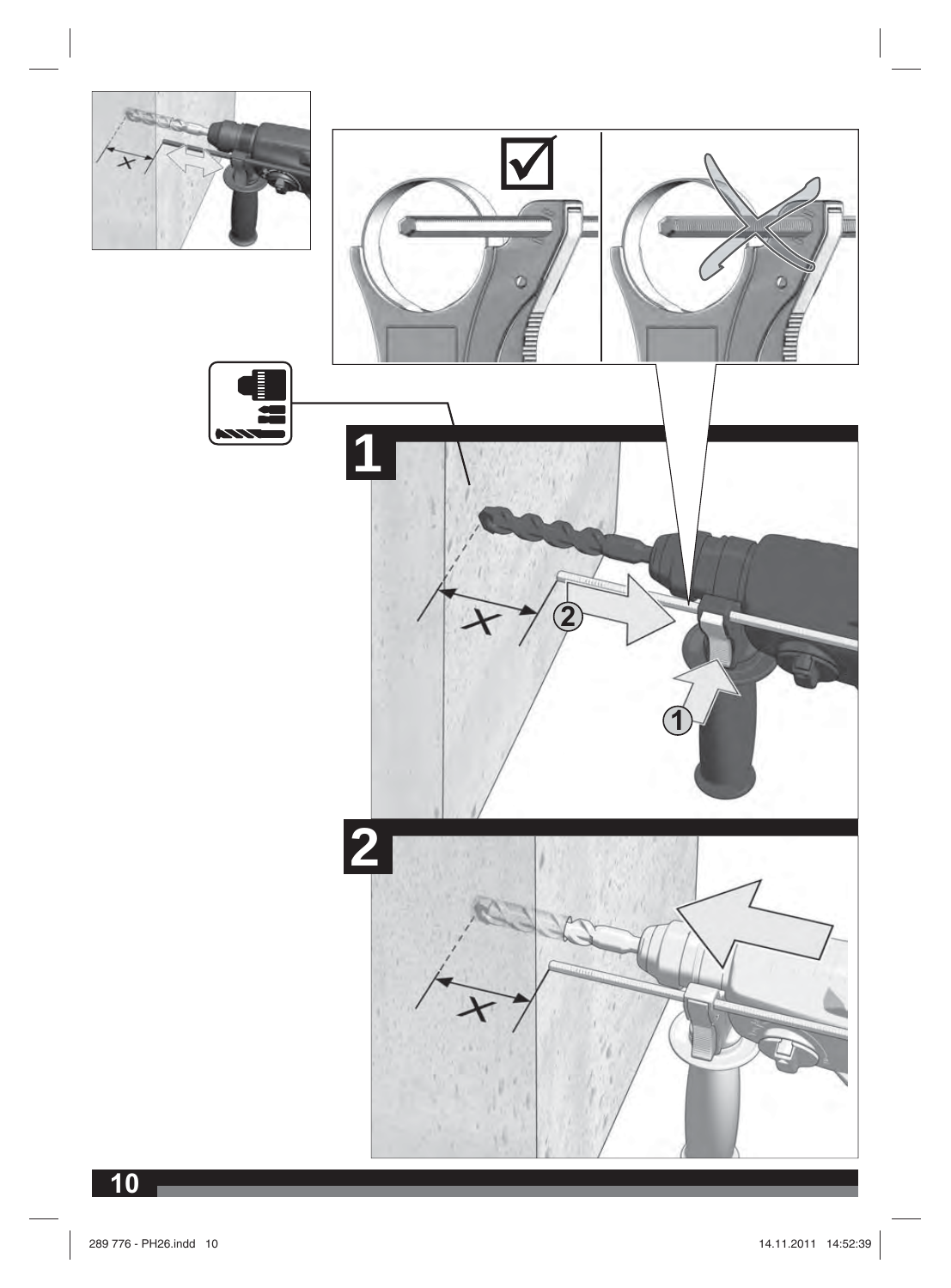



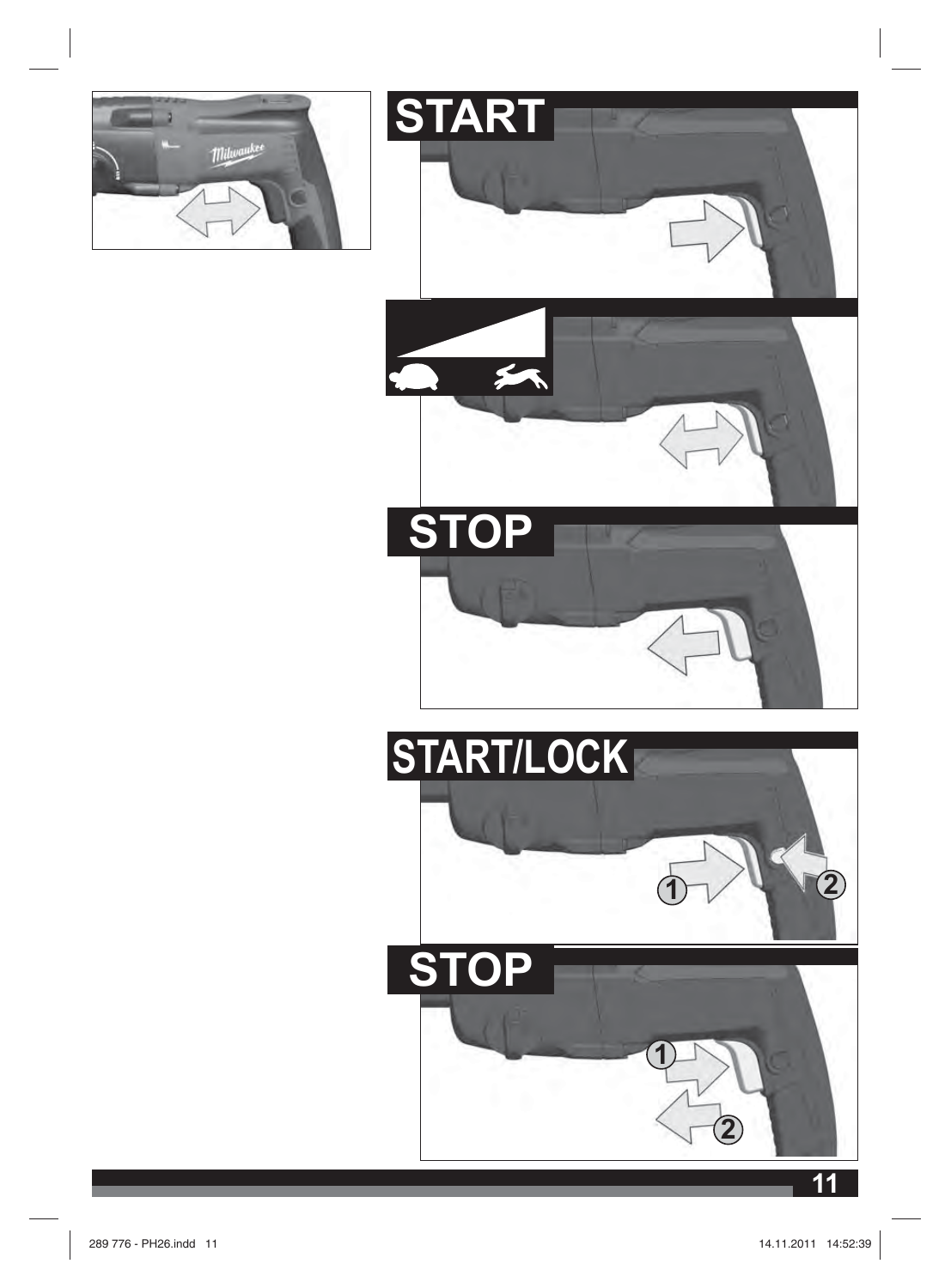



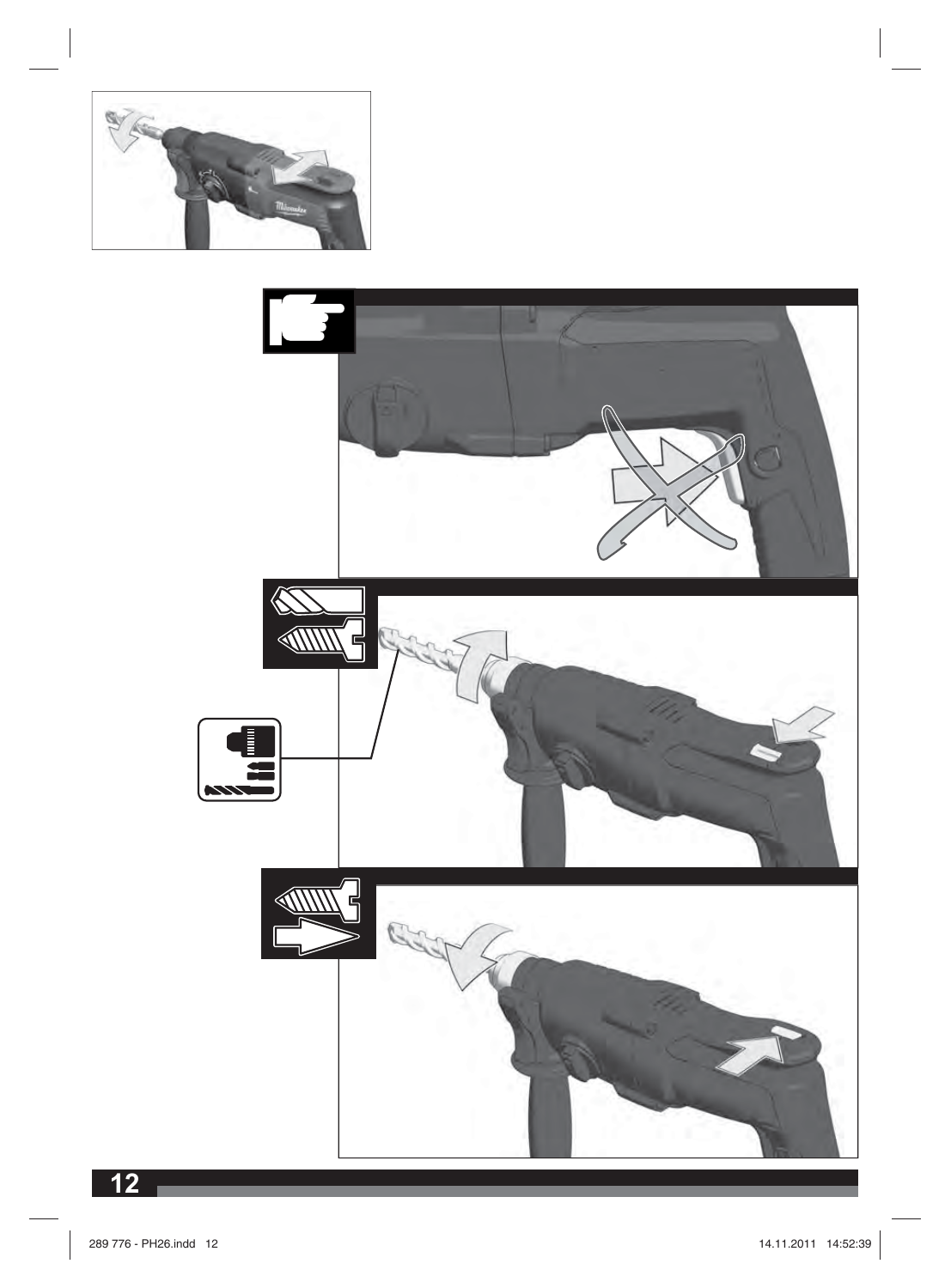













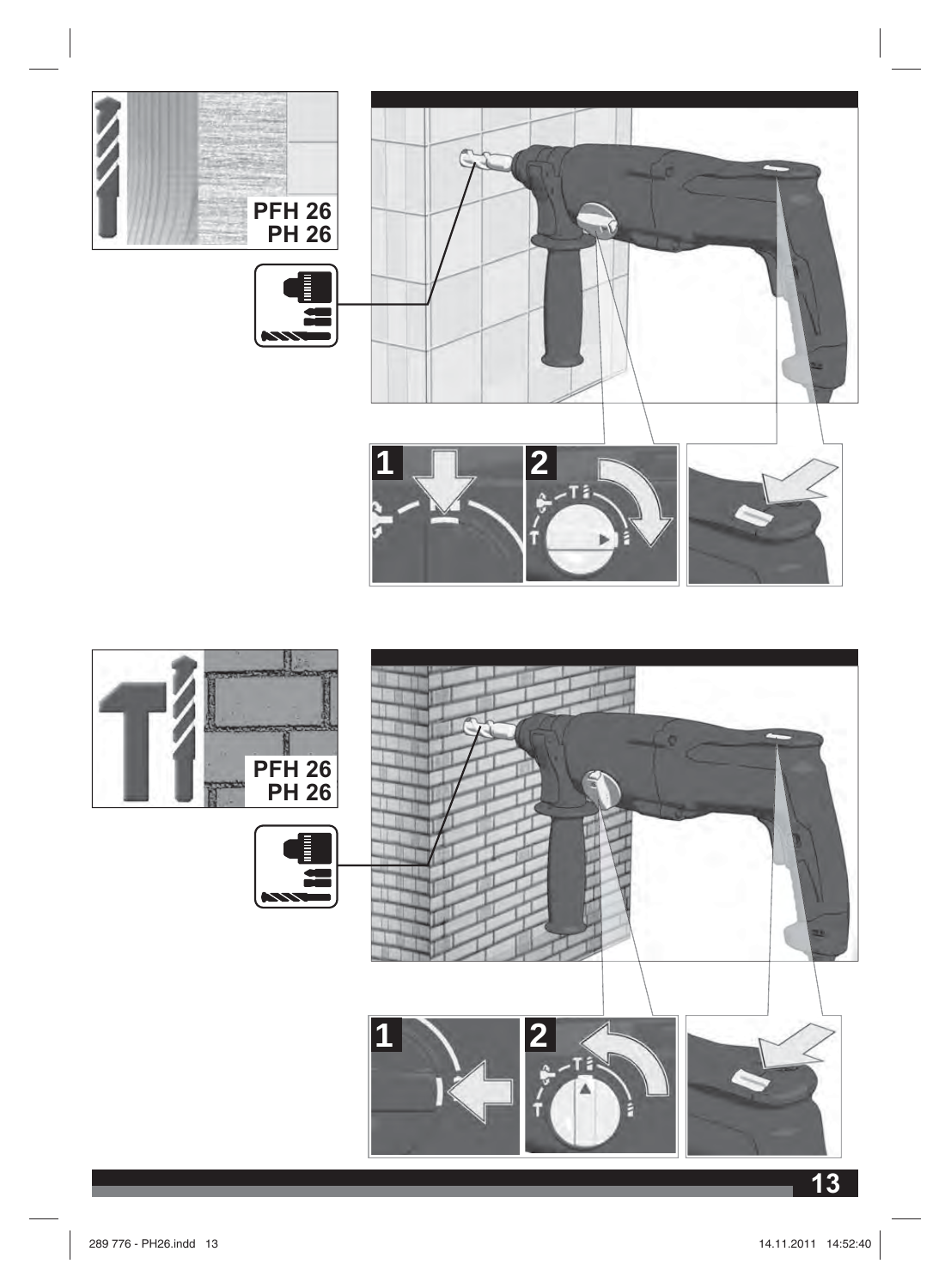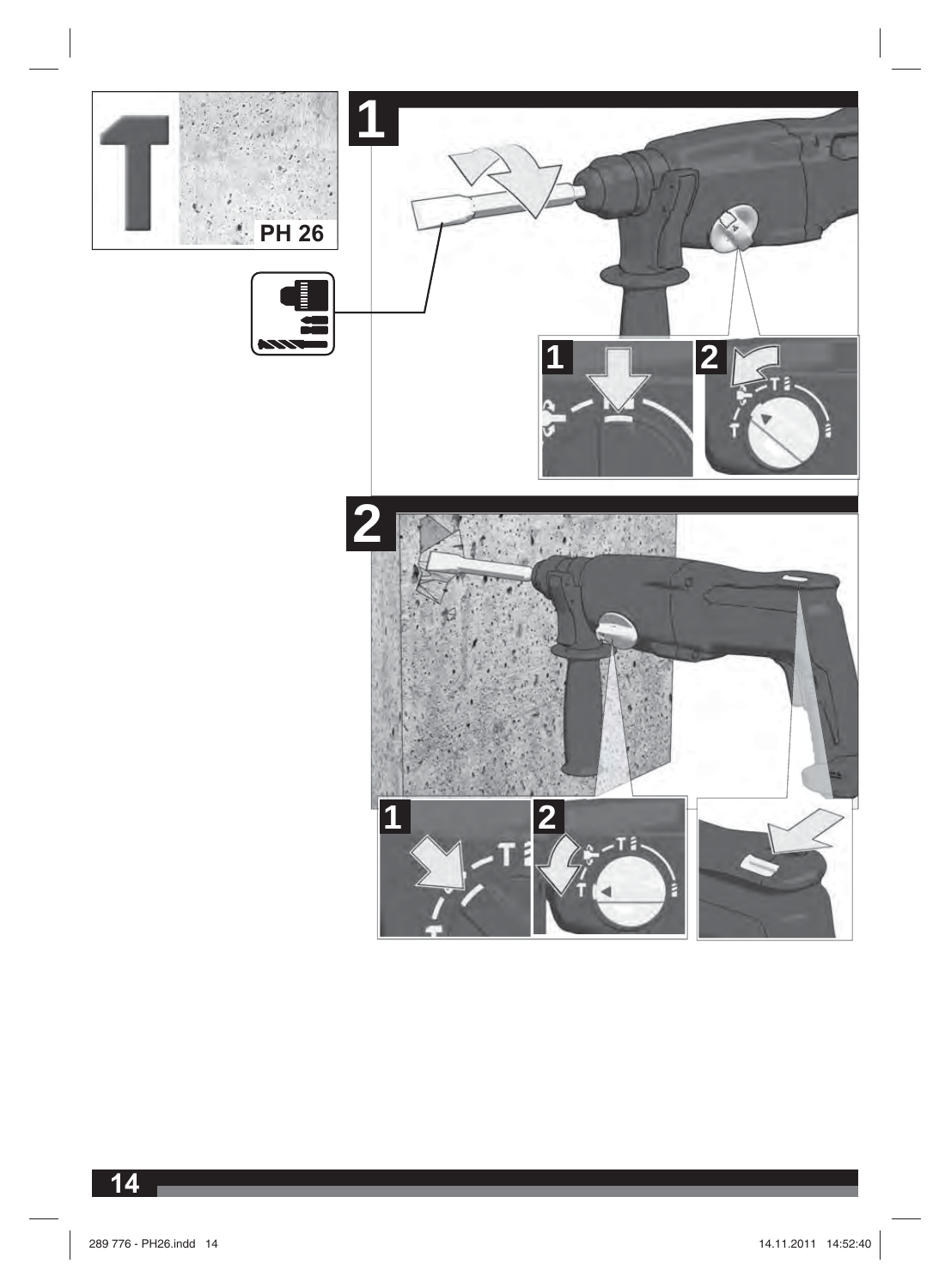



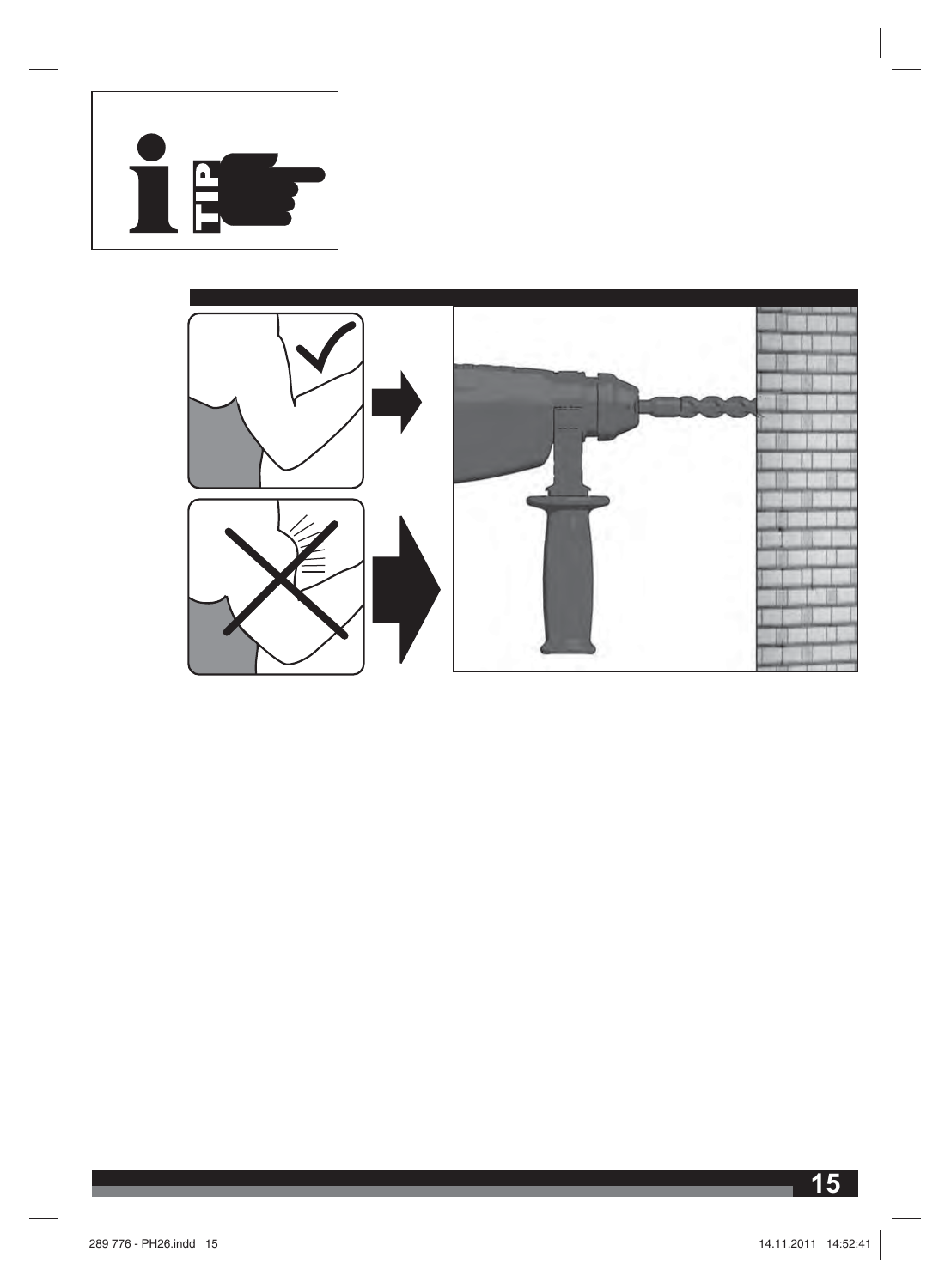| <b>TECHNICAL DATA</b>                                                                                                                                            | <b>Rotary Hammer</b> | <b>PFH 26</b> | <b>PH 26</b> |
|------------------------------------------------------------------------------------------------------------------------------------------------------------------|----------------------|---------------|--------------|
|                                                                                                                                                                  |                      |               |              |
|                                                                                                                                                                  |                      |               |              |
|                                                                                                                                                                  |                      |               |              |
|                                                                                                                                                                  |                      |               |              |
|                                                                                                                                                                  |                      |               |              |
|                                                                                                                                                                  |                      |               |              |
|                                                                                                                                                                  |                      |               |              |
|                                                                                                                                                                  |                      |               |              |
|                                                                                                                                                                  |                      |               |              |
|                                                                                                                                                                  |                      |               |              |
|                                                                                                                                                                  |                      |               |              |
|                                                                                                                                                                  |                      |               |              |
| <b>Noise Information</b><br>Measured values determined according to EN 60745.<br>Typically, the A-weighted noise levels of the tool are:<br>Wear ear protecticb! |                      |               |              |
| <b>Vibration Information</b><br>Total vibration values (vector sum in the three axes)<br>determined according to EN 60745.<br>Vibration emission value a.:       |                      |               |              |

### **WARNING**

The vibration emission level given in this information sheet has been measured in accordance with a standardised test given in EN 60745 and may be used to compare one tool with another. It may be used for a preliminary assessment of exposure.

The declared vibration emission level represents the main applications of the tool. However if the tool is used for different applications, with different accessories or poorly maintained, the vibration emission may differ. This may significantly increase the exposure level over the total working period.

An estimation of the level of exposure to vibration should also take into account the times when the tool is switched off or when it is running but not actually doing the job. This may significantly reduce the exposure level over the total working period. Identify additional safety measures to protect the operator from the effects of vibration such as: maintain the tool and the accessories, keep the hands warm, organisation of work patterns.

 **WARNING! Read all safety warnings and all instructions, including those given in the accompanying brochure**. Failure to follow the warnings and instructions may result in electric shock, fire and/or serious injury. **Save all warnings and instructions for future reference.** 

#### **SAFETY INSTRUCTIONS**

Do not use diamond core drills on hammer mode.

**Wear ear protection when impact drilling.** Exposure to noise **Use an cause hearing loss.** The total with the tool.

Use auxiliary handles supplied with the tool. Loss of control can cause personal injury.<sup>2</sup>

**Hold power tool by insulated gripping surfaces, when may contact hidden wiring or its own cord.** Cutting **performing an operation where the cutting accessory may**  performing an operation where the cutting accessory may<br>contact hidden wiring or its own cord. Cutting accessory contact muden wiring or its own cord. Cutting accessory<br>contacting a "live" wire may make exposed metal parts of the contacting a "live" wile may make exposed metal parts of the<br>power tool "live" and could give the operator an electric shock.

Appliances used at many different locations including open Appliances used at many different locations including open air Appliatices used at filarly different locations including open all<br>should be connected via a residual current device (FI, RCD, PRCD) of 30mA or less. It is in the machine. It is in the matrix of the matrix of the matrix of the matrix of the matrix of the matrix of the matrix of the matrix of the matrix of the matrix of the matrix of the matrix of

Always wear eye and hearing protection when using the machine.<br>It is recommended to wear abyse and aturaly non eliming aboos. It is recommended to wear gloves and sturdy non slipping shoes.

Sawdust and splinters must not be removed while the machine is running. Sawdust and splinters must not be removed while the machine is running.

Before doing any maintenance work on the machine, pull the plug<br>out of the cocket out of the socket.

Only plug-in when machine is switched off.

Keep mains lead clear from working range of the machine. Always lead the cable away behind you.

When working in walls ceiling, or floor, take care to avoid electric cables and gas or waterpipes.

The dust produced when using this tool may be harmful to health. Do not inhale the dust. Wear a suitable dust protection mask.

Under the effect of extreme electromagnetic interferences from the outside, temporary variations in the speed of rotation could arise in particular cases.

#### **SPECIFIED CONDITIONS OF USE**

**PFH 26:** The rotary pneumatic hammer can be used for hammer drilling and drilling in wood, metal as well as plastic.

**PH 26:** The rotary pneumatic hammer can be used for hammer drilling, chiselling in stone and concrete and drilling in wood, metal as well as plastic.

Do not use this product in any other way as stated for normal use.

#### **16 ENGLISH**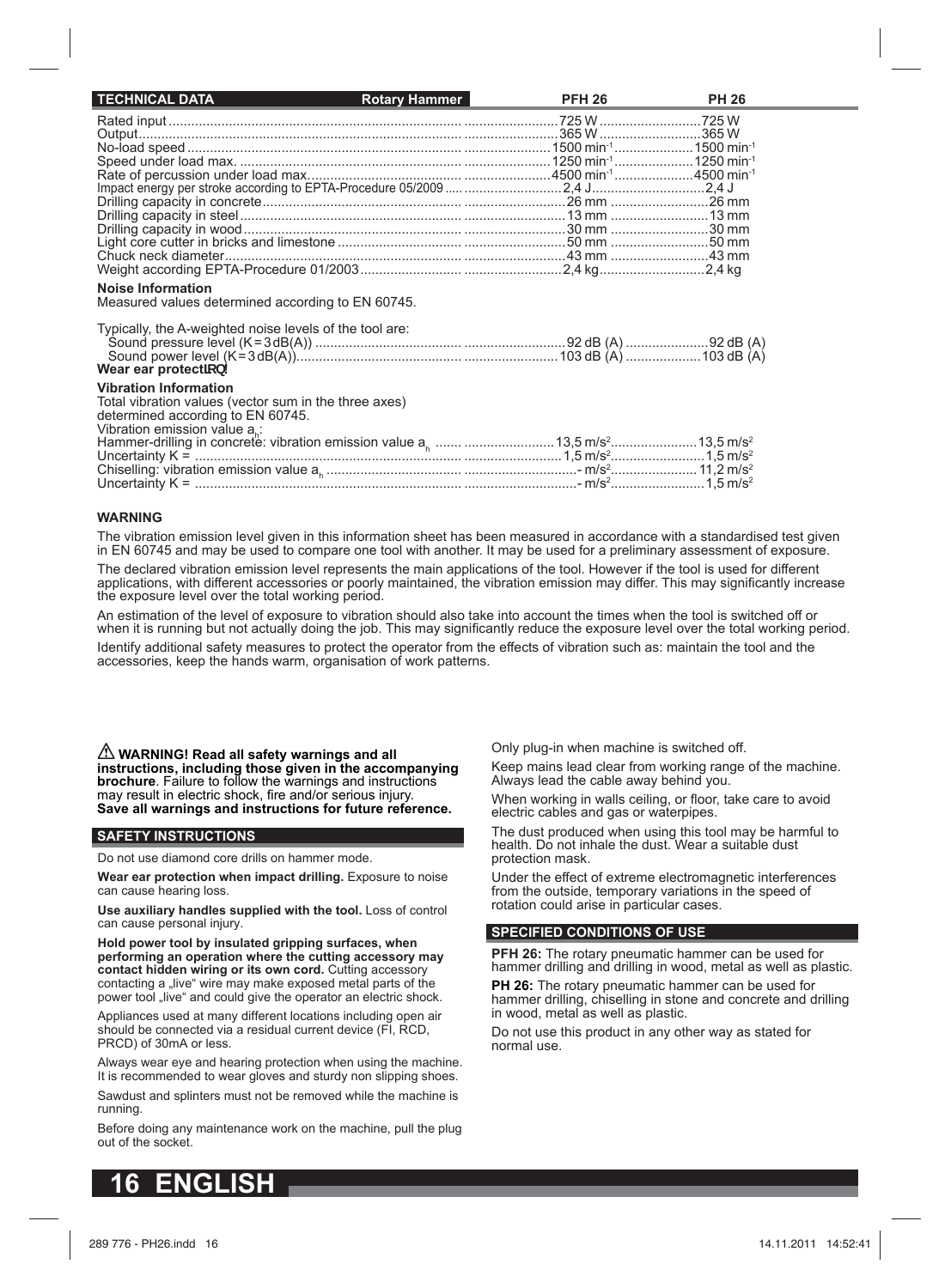### **EC-DECLARATION OF CONFORMITY**

We declare under our sole responsibility that this product is in conformity with the following standards or standardized documents. EN55014-1:2006+A1:2009+A2:2011, EN55014-2:1997+A2:2008, EN61000-3-2:2006+A1:2009+A2:2009, EN61000-3-3:2008, EN60745-1: 2009+A11:2010, EN60745-2-6:2010, 2011/65/EU, 2006/42/EC, 2004/108/EC



Winnenden, 2011-11-14

Rainer Kumpf Manager Product Development Authorized to compile the technical file

### **MAINS CONNECTION**

□ Connect only to single-phase a.c. current and only to the system voltage indicated on the rating plate. It is also possible to connect to sockets without an earthing contact as the design conforms to safety class II.

## **MAINTENANCE**

The ventilation slots of the machine must be kept clear at all times.

Important note! If the carbon brushes are worn, in addition to exchanging the brushes the tool should be sent to after-sales service. This will ensure long service life and top performance.

Use only Milwaukee spare parts. Should components need to be replaced which have not been described, please contact one of our Milwaukee service agents (see our list of guarantee/service addresses).

If needed, an exploded view of the tool can be ordered. Please state the Article No. as well as the machine type printed on the label and order the drawing at your local service agents or directly from Milwaukee Australia (Toll Free Telephone Number 1300 361 505 Email

Milwaukee@ttibrands.com.au) or Milwaukee New Zealand (Toll Free Telephone Number 0800 279 624 Email Milwaukee@ttibrands.co.nz).

# **SYMBOLS**



Please read the instructions carefully before starting the machine.



Always disconnect the plug from the power supply socket before carrying out any maintenance work on the machine.



Accessory - Not included in standard equipment, available as an accessory.



Do not dispose of electric tools together with household waste material! In observance of European Directive 2002/96/ EC on waste electrical and electronic equipment and its implementation in accordance with national law, electric tools that have reached the end of their life must be collected separately and returned to an environmentally compatible recycling facility.



Class II construction, tool in which protection against electric shock does not rely on basic insulation only, but in which additional safety precautions, such as double insulation or reinforced insulation, are provided.